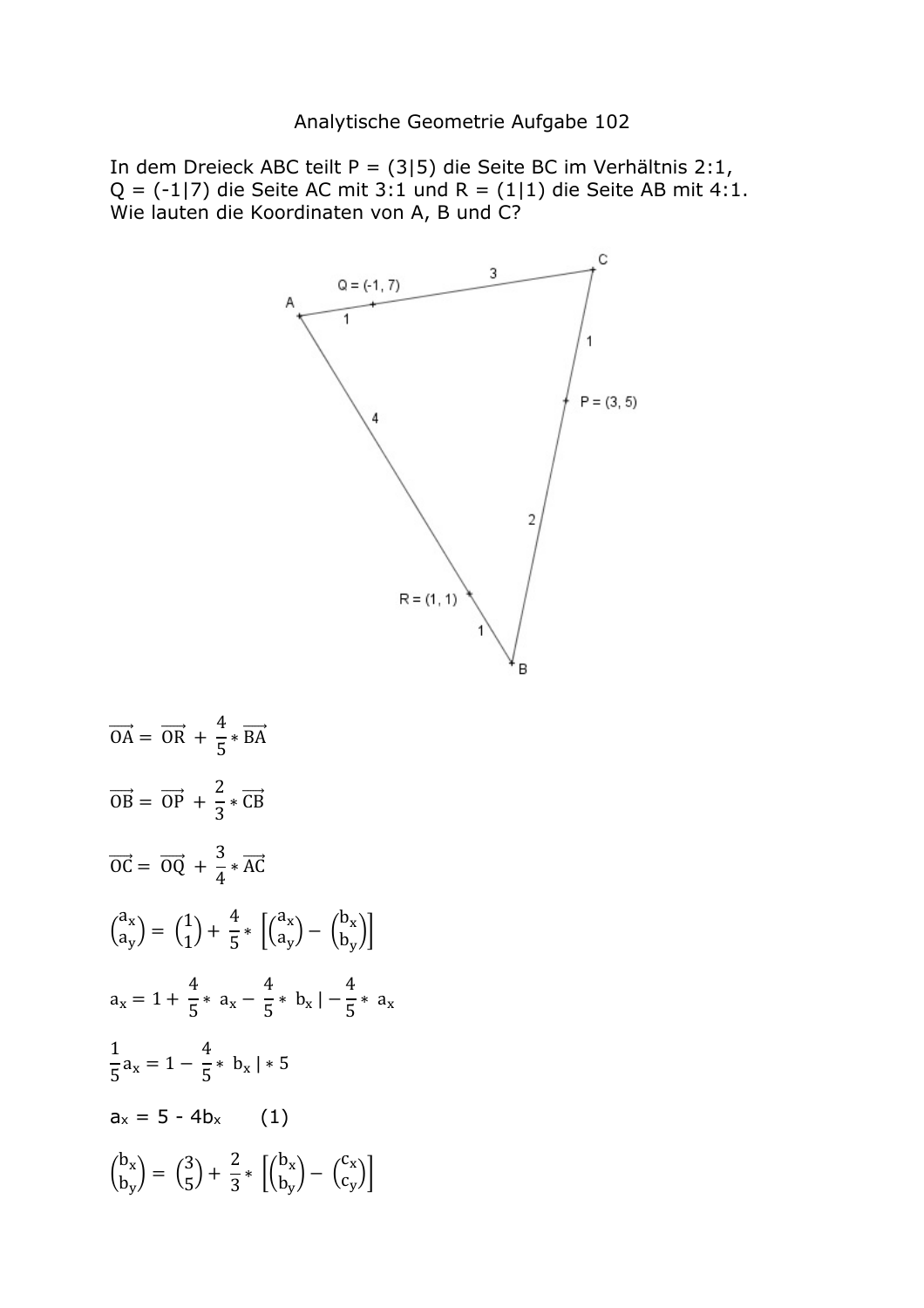$$
b_x = 3 + \frac{2}{3} * b_x - \frac{2}{3} * c_x | -\frac{2}{3} * b_x
$$
  
\n
$$
\frac{1}{3}b_x = 3 - \frac{2}{3} * c_x | * 3
$$
  
\n
$$
b_x = 9 - 2c_x \t (2)
$$
  
\n
$$
\binom{c_x}{c_y} = \binom{-1}{7} + \frac{3}{4} * \left[ \binom{c_x}{c_y} - \binom{a_x}{a_y} \right]
$$
  
\n
$$
c_x = -1 + \frac{3}{4} * c_x - \frac{3}{4} * a_x | -\frac{3}{4} * a_x
$$
  
\n
$$
\frac{1}{4}c_x = -1 - \frac{3}{4} * a_x | * 4
$$
  
\n
$$
c_x = -4 - 3a_x \t (3)
$$
  
\n(3) in (2) eingesetzt:  
\n
$$
b_x = 9 - 2 * (-4 - 3a_x)
$$
  
\n
$$
b_x = 17 + 6a_x \t (4)
$$
  
\n(4) in (1) eingesetzt:  
\n
$$
a_x = 5 - 4 * (17 + 6a_x)
$$
  
\n
$$
a_x = -63 - 24a_x | + 24a_x
$$
  
\n
$$
25a_x = -63 | :25
$$

## **ax = - 2,52**

- $(a_x)$  in  $(1)$  eingesetzt:
- $2,52 = 5 4b<sub>x</sub>$  |  $-5$
- $-7,52 = -4b_x$  |:(-4)

## $$

(ax) in (3) eingesetzt:

 $c_x = -4 - 3 * (-2,52)$ 

## $c_x = 3,56$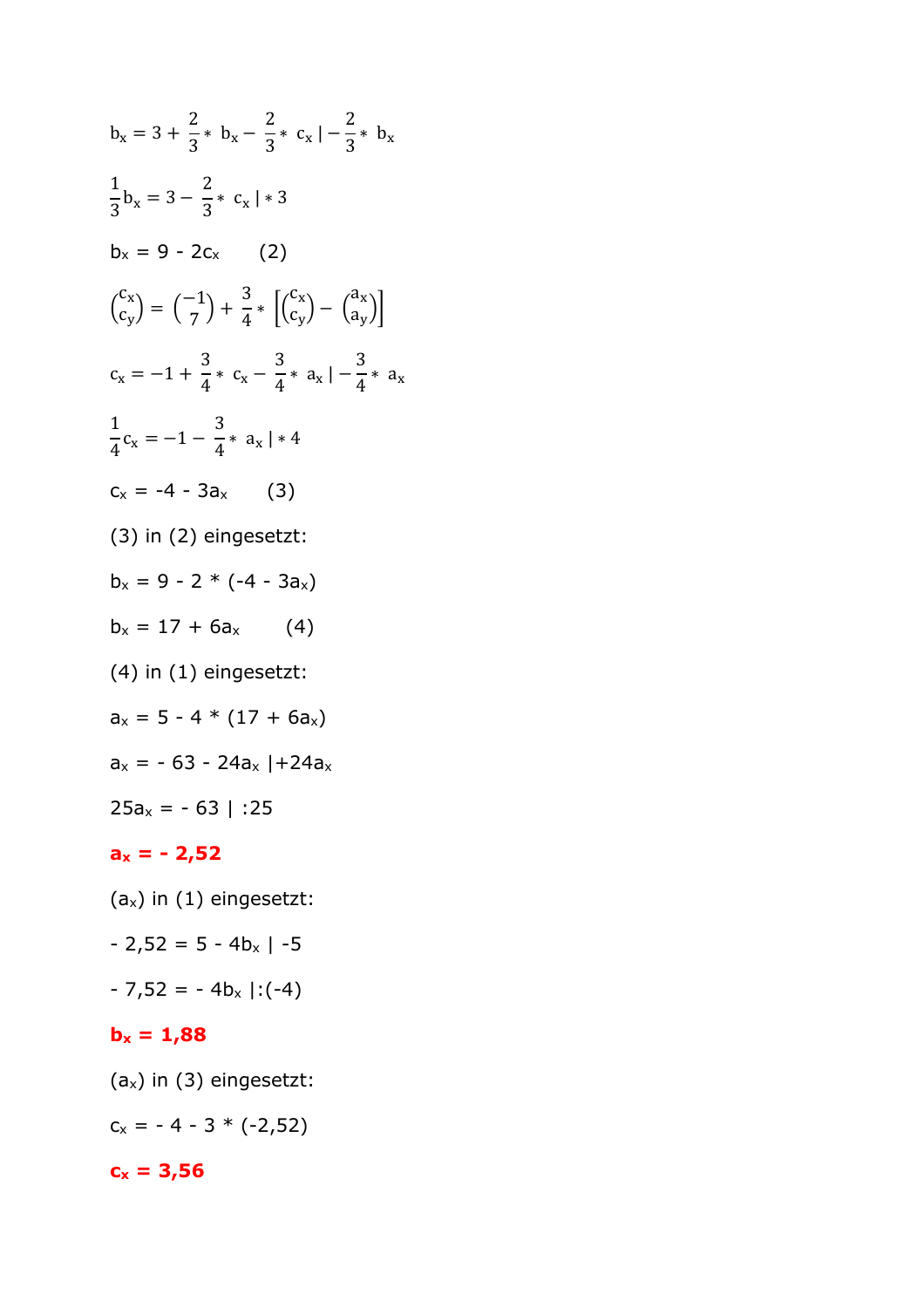$$
a_y = 1 + \frac{4}{5} * a_y - \frac{4}{5} * b_y | -\frac{4}{5} * a_y
$$
\n
$$
\frac{1}{5}a_y = 1 - \frac{4}{5} * b_y | * 5
$$
\n
$$
a_y = 5 - 4b_y \qquad (1)
$$
\n
$$
b_y = 5 + \frac{2}{3} * b_y - \frac{2}{3} * c_y | -\frac{2}{3} * b_y
$$
\n
$$
\frac{1}{3}b_y = 5 - \frac{2}{3} * c_y | * 3
$$
\n
$$
b_y = 15 - 2c_y \qquad (2)
$$
\n
$$
c_y = 7 + \frac{3}{4} * c_y - \frac{3}{4} * a_y | -\frac{3}{4} * a_y
$$
\n
$$
\frac{1}{4}c_y = 7 - \frac{3}{4} * a_y | * 4
$$
\n
$$
c_y = 28 - 3a_y \qquad (3)
$$
\n
$$
(3) in (2) eingesetzt:\n
$$
b_y = 15 - 2 * (28 - 3a_y)
$$
\n
$$
b_y = -41 + 6a_y \qquad (4)
$$
\n
$$
(4) in (1) eingesetzt:\n
$$
a_y = 5 - 4 * (-41 + 6a_x)
$$
\n
$$
a_y = 169 - 24a_x | + 24a_x
$$
\n
$$
25a_y = 169 | :25
$$
\n
$$
a_y = 6,76 \qquad A = (-2,52|6,76)
$$
\n
$$
(a_y) in (1) eingesetzt:\n6,76 = 5 - 4b_y | -5
$$
$$
$$

 $1,76 = -4b_y$  |:(-4)

$$
b_y = -0.44 \qquad B = (1.88|-0.44)
$$

(ay) in (3) eingesetzt: